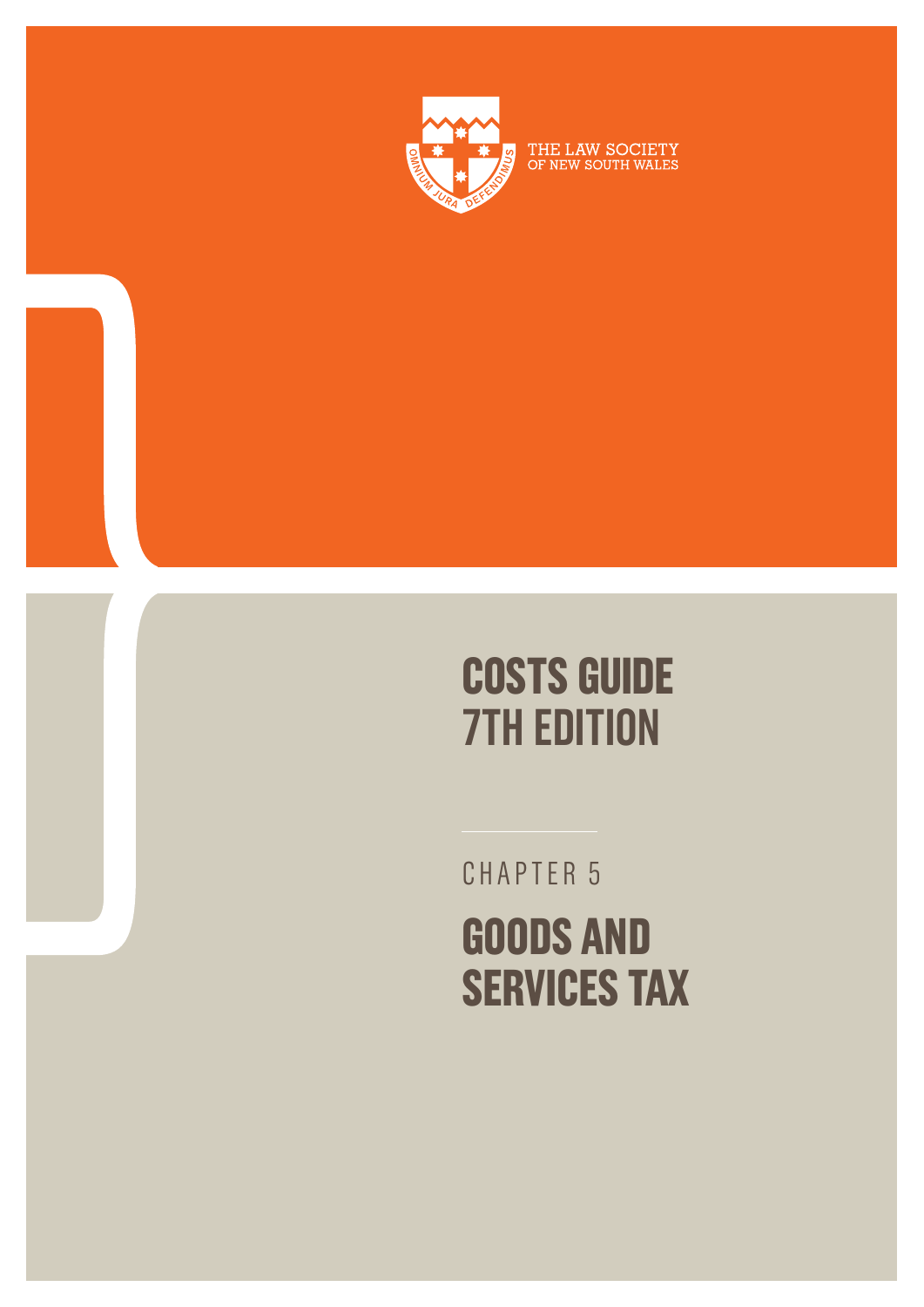- 5.1 INTRODUCTION
- 5.2 SUMMARY
- 5.3 LAW PRACTICE AND OWN CLIENT
- 5.4 DISBURSEMENTS
- 5.5 APPLICATIONS FOR ASSESSMENT OF LAW PRACTICE/CLIENT COSTS
- 5.6 PARTY/PARTY COSTS
- 5.7 PRO BONO WORK
- 5.8 GST AND LEASES
- 5.9 GST AND MORTGAGES
- 5.10 GST ON FIXED COSTS
- 5.11 RULINGS AND DETERMINATIONS
- 5.12 GENERAL ROLE OF LOCAL REGULATORY AUTHORITY IN COSTS DISPUTES

#### **The Uniform Law is a suite of legislation including:**

Legal Profession Uniform Law (NSW) ["LPUL"]

Legal Profession Uniform Law Application Act 2014 ["LPULAA"]

Legal Profession Uniform Law Application Regulation 2015 ["LPULAR"]

Legal Profession Uniform General Rules 2015 ["LPUGR"]

Prior legislation referred to:

Legal Profession Act 2004 ["LPA 2004"]

Legal Profession Regulation 2005 ["LPR"]

The Uniform Law applies for instructions first received from your client on or after 1 July 2015 ([LPUL Schedule 4 clause 18](http://www.austlii.edu.au/au/legis/nsw/consol_act/lpul333/sch4.html)). The Uniform Law applies for proceedings commenced on or after 1 July 2015 [\(LPULAR](http://www.austlii.edu.au/au/legis/nsw/consol_reg/lpular2015497/s59.html) clause 59).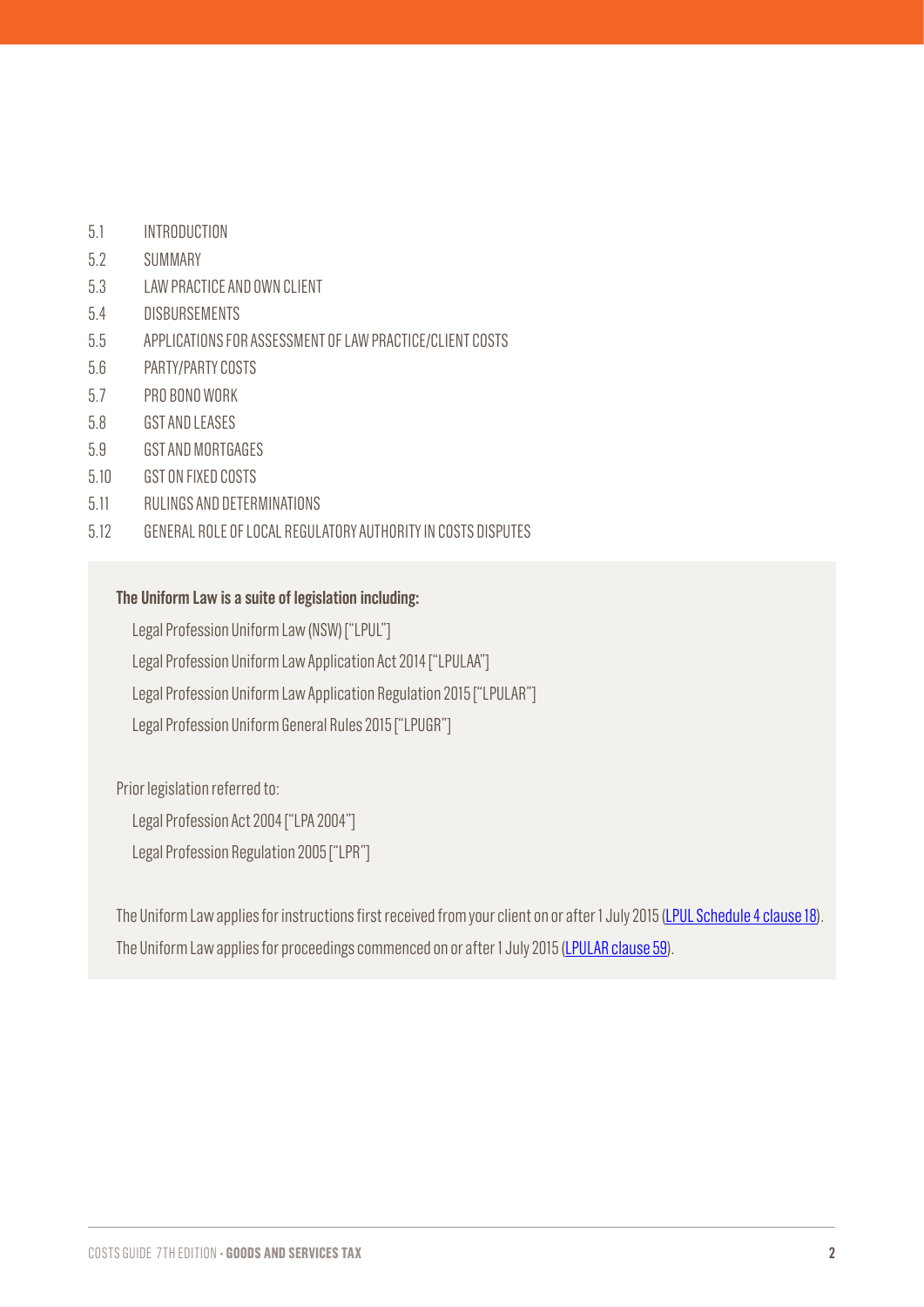# **5.1 INTRODUCTION**

Costs and disbursements are generally liable to GST from and after 1 July 2000.

Practitioners must satisfy themselves as to the correct legal position on GST and are advised to obtain further information, including rulings and practice statements by the Australian Taxation Office (ATO).

For ease of reference, this chapter includes a summary (5.2) and additional information as follows.

#### **5.2 SUMMARY**

**Damages:** Party/party costs are part of the damages claim.

**Supply:** Damages do not constitute a supply.

**Consideration:** Payment of damages (including party/party costs) does not constitute consideration for a supply.

**Tax invoice:** As party/party costs are not a taxable supply, it is incorrect for the successful party or the law practice instructed by the successful party to issue a tax invoice to the unsuccessful party or the unsuccessful party's law practice.

**Input tax credit:** As there is no taxable supply, payment of party/party costs does not give rise to an entitlement to an input credit for the benefit of the paying party.

**Reimbursement:** Party/party costs are merely a reimbursement. However, as part of this the successful party may seek reimbursement for any GST paid on the successful party's legal fees (if they are not entitled to an input tax credit).

**A successful party registered for GST claims a GST exclusive amount for party/party costs:** This is because they are entitled to an input tax credit and accordingly already have reimbursement for the GST they have paid to their instructed law practice.

**A successful party unregistered for GST claims a GST inclusive amount for party/party costs:** As they are not able to claim any input tax credit, they claim a GST inclusive cost (the actual expense borne by the party) from the unsuccessful party.

**Workers compensation:** This is subject to the general principles outlined above.

**Apportionment:** Where party/party costs and other damages are rolled up into a settlement/judgment with supplies, there must be apportionment between the same on a reasonable basis to determine the correct GST liability. This is because GST is payable on taxable supplies, provided certain conditions are met, whereas no GST is payable on damages, as there is no supply and no consideration.

## **5.3 LAW PRACTICE AND OWN CLIENT**

#### **5.3.1 DISCLOSURE AND COSTS AGREEMENTS**

Rates, charges and other costs disclosed by a law practice:

- · to a business may be stated on either a GST exclusive or GST inclusive basis, provided it is clear whether or not GST is to be added to the price; or
- to a consumer must be clearly stated on a GST inclusive basis.

It is recommended that:

- where individual rates, charges, expenses or disbursements are GST exclusive, it must be clearly stated that GST of currently 10 per cent will be added and any total should be a GST inclusive amount
- where a single price is quoted, it must be a GST inclusive amount
- where an estimate is based on GST exclusive rates, it must set out the GST exclusive component, and the GST component with the total GST inclusive costs (taking into account disbursements that are GST free, such as stamp duty).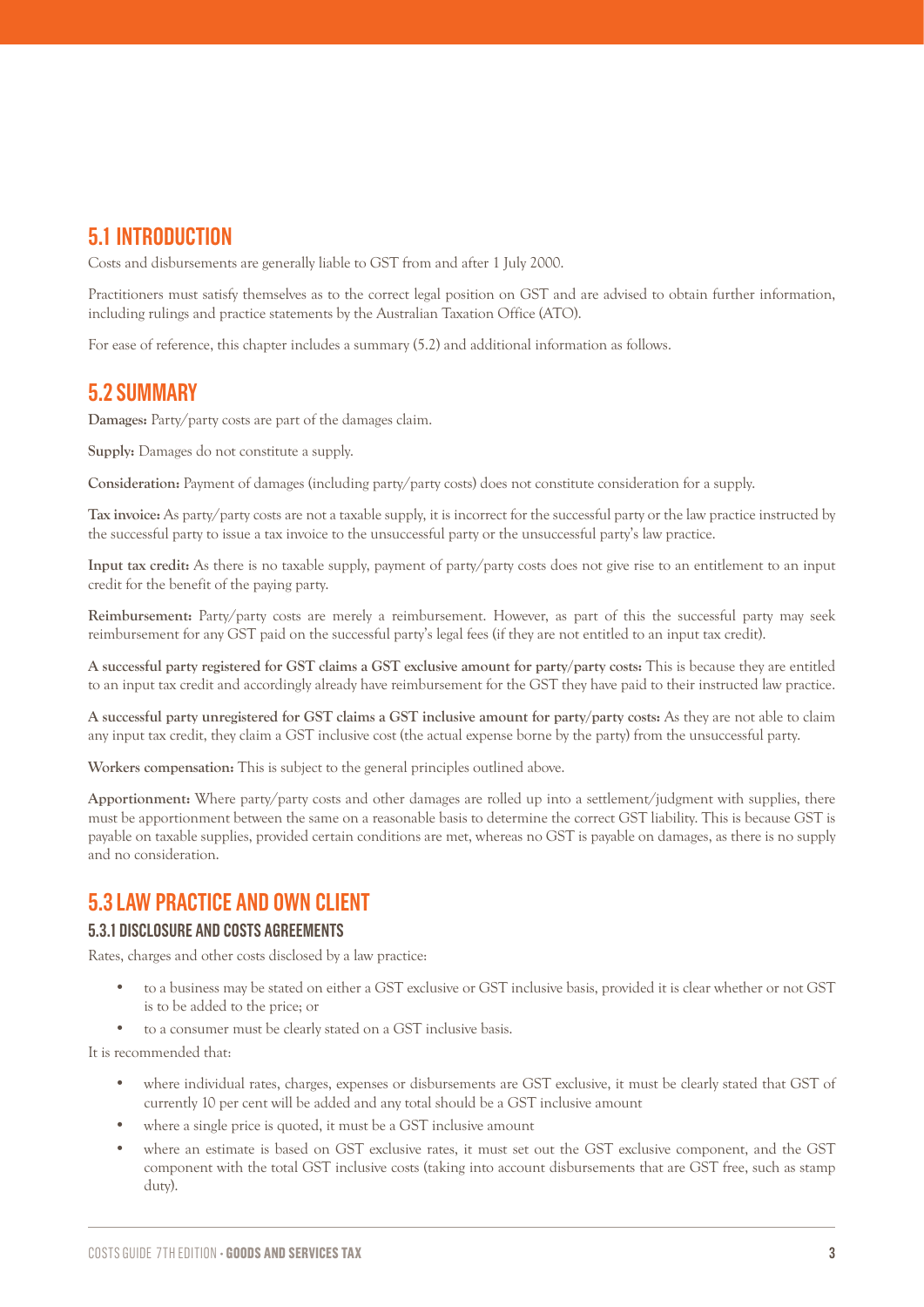#### **5.3.2 TAX INVOICES**

For tax invoices and bills/itemisation of costs, itemised charges and subtotals can all be GST exclusive; however, the GST component must be clearly shown and the final total must be a GST inclusive sum (that is, the GST exclusive subtotal plus 10 per cent GST on the costs that are subject to GST).

#### **5.4 DISBURSEMENTS**

Generally, disbursements that fall within the definition of "taxable supply" and are paid by the law practice on behalf of the client are subject to the same GST rules. However, some payments have been exempted from the application of GST; for example, court filing fees. A comprehensive list of these payments is found in [A New Tax System \(Goods and Services Tax\)](https://www.legislation.gov.au/Details/F2010L03352)  [\(Exempt Taxes, Fees and Charges\) Determination 2011 \(No. 1\)](https://www.legislation.gov.au/Details/F2010L03352) issued by the Minister for Revenue and Assistant Treasurer.

### **5.5 APPLICATIONS FOR ASSESSMENT OF LAW PRACTICE/CLIENT COSTS**

[Section 200\(3\)](http://www.austlii.edu.au/au/legis/nsw/consol_act/lpul333/s200.html) of the LPUL provides that GST payable for legal services is to be taken into account in determining legal costs that are payable in relation to the provision of those services. Refer also to the decision in *Boyce v McIntyre* (2009) [NSWCA 185](https://jade.io/article/96687?at.hl=Boyce+v+McIntyre+(2009)+NSWCA+185+) (20 July 2009).

#### **5.6 PARTY/PARTY COSTS**

Goods and Services Tax Ruling (GSTR) [2001/4](http://law.ato.gov.au/atolaw/view.htm?docid=GST/GSTR20014/NAT/ATO/00001) (GST consequences of court orders and out-of-court settlements) addresses the issues that arise in relation to GST and party/party costs.

The primary rule on GST is that GST can be recovered by a successful party (that is, a party that has the benefit of a costs order) from an opposing party if the successful party is not registered for GST (and therefore could not recover GST from the ATO as an input tax credit).

Section 70 [of the LPULAA](https://www.legislation.nsw.gov.au/#/view/act/2014/16/part7/div2/sec70) states that on making a determination of costs, a costs assessor is to include any GST component (that the assessor determines is payable) in the certificate that sets out the determination.

For federal matters, a practice statement was issued in November 2008 by the ATO – [PS LA 2009/9](http://law.ato.gov.au/atolaw/view.htm?locid=%27PSR/PS20099/NAT/ATO%27&PiT=99991231235958) – dealing with the GST implications in the recovery of legal costs where those costs are calculated by reference to a scale of costs. This applies to costs in federal jurisdictions (where the scale of costs is GST inclusive). The practice statement states that the input tax credit (GST credit) entitlement of the party being reimbursed should not be taken into account when determining the costs payable.

The practice statement is not a public ruling, but a practice direction to ATO staff that must be applied whenever the ATO is required to pay legal costs (for example, where costs are awarded against the ATO in litigation). Nonetheless, the issues raised in the practice statement will also be relevant for parties recovering or paying legal costs.

#### **5.7 PRO BONO WORK**

Pro bono work may be done for no fee, for a small contribution, or at a reduced fee. There is no GST in the first case since there is no consideration. If the law practice includes a notional charge in the accounts or treats the work done as a donation by the law practice, the supply still does not attract GST. However, where the client pays a contribution towards the pro bono work, or pays at a substantially reduced rate of fees, then the GST will be payable on that amount. The practitioner's cost agreement should clearly indicate whether the client is liable for the GST, and if so, the bill should indicate the amount of GST payable. As pro bono work is done in the course or furtherance of the enterprise, the law practice will still be able to claim input tax credits on acquisitions/importations used to provide the pro bono service.

#### **5.8 GST AND LEASES**

The law practice of the lessor issues the tax invoice to the lessor for payment of the legal services, including or excluding GST. The lessor will have to recoup the expenses from the lessee as part of the lessor's expenses under the contract.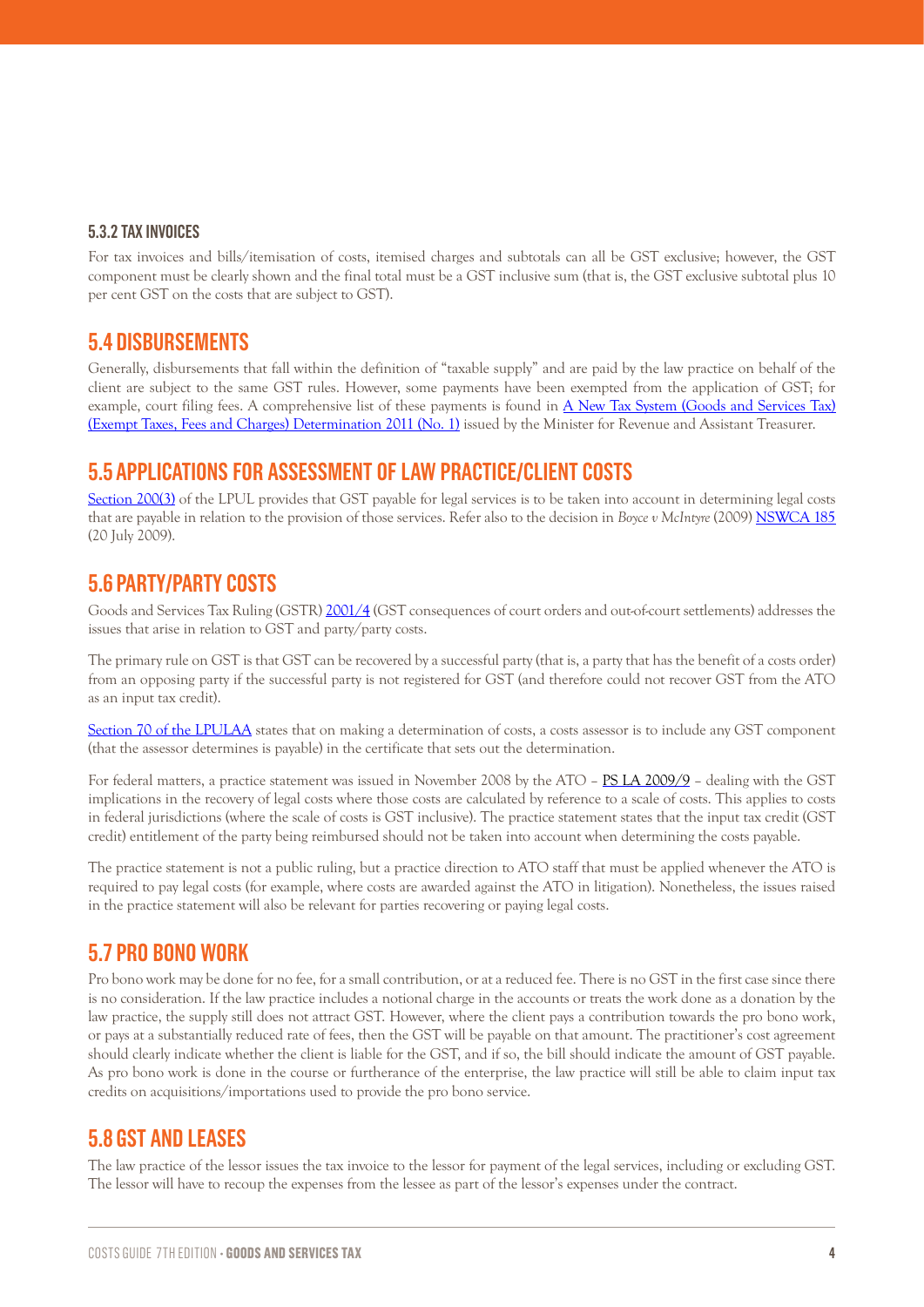# **5.9 GST AND MORTGAGES**

Similar principles regarding the GST treatment of leases apply to mortgages.

## **5.10 GST ON FIXED COSTS**

[Clause 27](http://www.austlii.edu.au/au/legis/nsw/consol_reg/lpular2015497/s27.html) of the [LPULAR](http://www.austlii.edu.au/au/legis/nsw/consol_reg/lpular2015497/) provides that a cost fixed by this part may be increased (by up to 10 per cent) for the amount payable for GST.

These costs include costs of enforcement of a lump sum debt or liquidated damages, enforcement of a judgment, workers compensation matters, and obtaining a grant of probate or letters of administration (see LPULAR, clauses [24](http://www.austlii.edu.au/au/legis/nsw/consol_reg/lpular2015497/s24.html), [25](http://www.austlii.edu.au/au/legis/nsw/consol_reg/lpular2015497/s25.html) and [26](http://www.austlii.edu.au/au/legis/nsw/consol_reg/lpular2015497/s26.html).

## **5.11 RULINGS AND DETERMINATIONS**

The following determinations, advice and practice statements may also be of assistance to practitioners:

- a. Goods and Services Tax Determination (GSTD) [2000/3](http://law.ato.gov.au/atolaw/view.htm?DocID=GSD/GSTD20003/NAT/ATO/00001) Goods and Services Tax: transitional arrangements: to what extent is the supply of services made on or after 1 July 2000, where the supply spans that date?
- b. GSTR [2000/37](https://www.ato.gov.au/law/view/document?docid=GST/GSTR200037/NAT/ATO/00001) regarding disbursements
- c. GSTD [2003/1](http://law.ato.gov.au/atolaw/view.htm?docid=GST/GSTR20031/NAT/ATO/00001) Goods and Services Tax: Is the payment of judgment interest consideration for a supply?
- d. Goods and Services Tax Advice (GSTA) [TPP 042](http://law.ato.gov.au/atolaw/view.htm?rank=find&criteria=OR~GST%2FGSTR200037%2FNAT%2FATO%2F00001~makesref~exact:::OR~GST%2FGSTR200037%2FNAT%2FATO%2F00001(%3F~makesref~exact:::OR~GST%2FGSTR200037~makesref~exact:::OR~GST%2FGSTR200037(%3F~makesref~exact:::OR~GST%2FGSTR200037%2FNAT%2FATO~makesref~exact:::OR~GST%2FGSTR200037%2FNAT%2FATO(%3F~makesref~exact&target=ED&style=java&sdocid=GSA/GSTA042/NAT/ATO/00001&recStart=21&PiT=20090225000001&lookupdocument=GST%2FGSTR200037%2FNAT%2FATO%2F00001&lookupquery=rank%3Dfind%26criteria%3DAND~GST%252FGSTR200037%252FNAT%252FATO~LocID~exact%26style%3Dhtml%26recStart%3D1%26PiT%3D20090225000001&lookuptitles=Rulings~Goods%20and%20Services%20Tax~GSTR%202000%2F37~Goods%20and%20services%20tax%3A%20agency%20relationships%20and%20the%20application%20of%20the%20law%20(As%20at%202%20April%202008)&recnum=33&tot=47&pn=ALL:::ALL): Goods and services tax: Is a payment to a lawyer by a client to reimburse the lawyer for a payment of a tax, fee, or charge (tax) that is excluded from the GST by a determination of the Treasurer consideration for a taxable supply by the lawyer if the lawyer paid the tax in their own right?
- e. GSTA [TPP 043](http://law.ato.gov.au/atolaw/view.htm?locid=%27GSA/GSTA043/NAT/ATO%27&PiT=20060809000001): Goods and services tax: Is a client's reimbursement to a lawyer for a payment of a tax, fee, or charge (tax) that is not subject to GST consideration for a taxable supply by the lawyer if the lawyer paid the tax as an agent for the client?
- f. PS LA [2009/9:](http://law.ato.gov.au/atolaw/view.htm?locid=%27PSR/PS20099/NAT/ATO%27&PiT=99991231235958) Goods and services tax, regarding the recovery of legal costs.

## **5.12 GENERAL ROLE OF LOCAL REGULATORY AUTHORITY IN COSTS DISPUTES**

[Section 291](http://www.austlii.edu.au/au/legis/nsw/consol_act/lpul333/s291.html) of the LPUL allows for the NSW Commissioner to deal with a costs dispute in the same manner as other consumer matters if:

- a. the total bill for legal costs is less than \$100,000 (indexed) payable in respect of any one matter; or
- b. the total bill for legal costs equals or is more than \$100,000 (indexed) payable in respect of any one matter, but the total amount in dispute is less than \$10,000 (indexed).

[Section 294](http://www.austlii.edu.au/au/legis/nsw/consol_act/lpul333/s294.html) of the LPUL provides that the amounts payable by way of GST in respect of legal costs are to be disregarded when determining the total bill or amount as referred to in **[LPUL](http://www.austlii.edu.au/au/legis/nsw/consol_act/lpul333/)**, sections [291](http://www.austlii.edu.au/au/legis/nsw/consol_act/lpul333/s291.html), [292](http://www.austlii.edu.au/au/legis/nsw/consol_act/lpul333/s292.html) or [293.](http://www.austlii.edu.au/au/legis/nsw/consol_act/lpul333/s293.html)